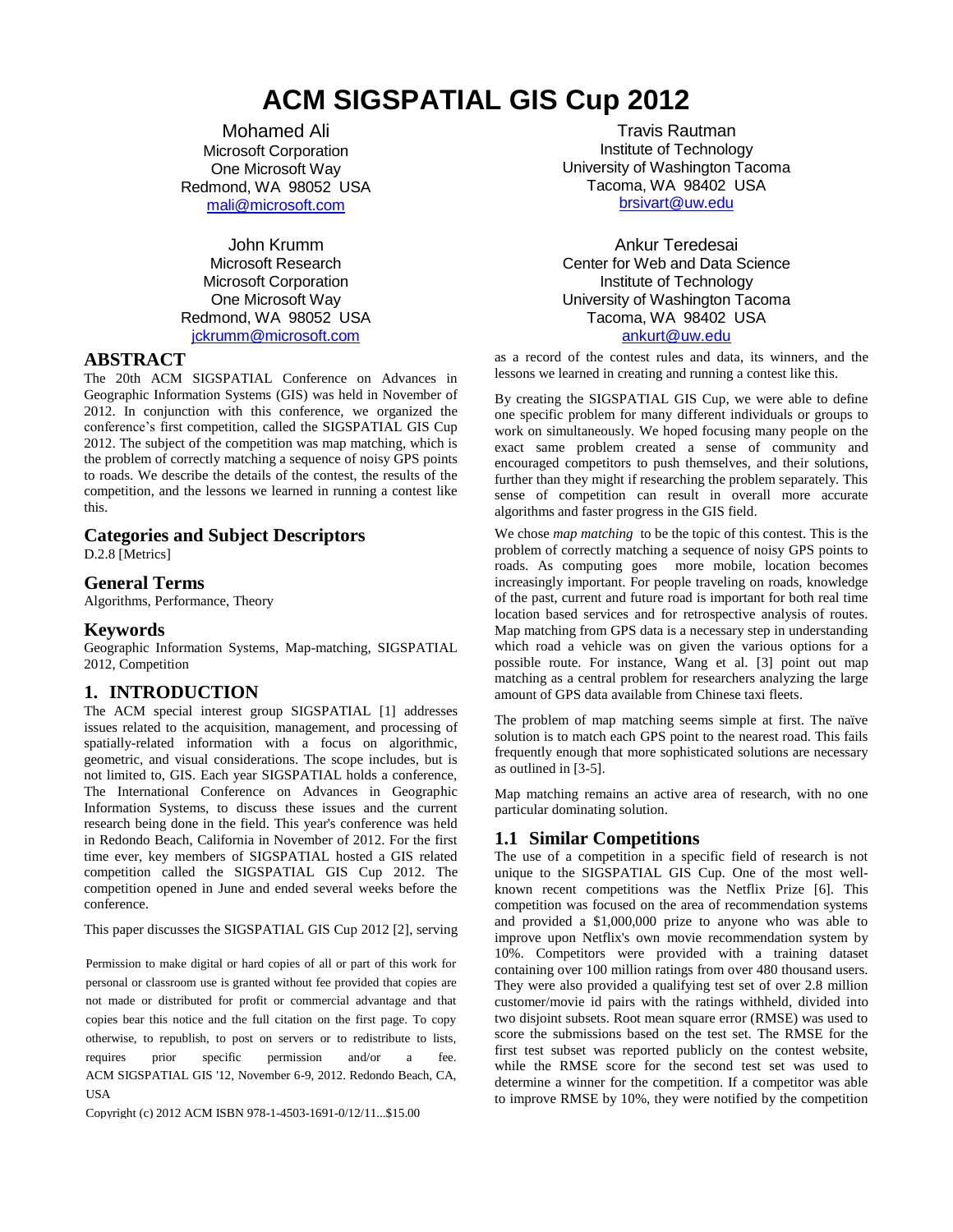and requested to submit a description of their algorithm and all source code. This description and the source code were then evaluated by experts in the field to confirm the correctness.

The ACM special interest group SIGKDD has been holding an annual competition for several years, focusing on the area of Knowledge Discovery in Data Mining. The most recent competition, KDD Cup 2011 [\[7\]](#page-3-0), contained two different competition tracks. Each track was related to recommendation systems and made use of item and rating data from Yahoo! Music. Similar to the Netflix Prize, the data test sets for both tracks were divided into two disjoint, equal sets. Root mean square error (RMSE) was used to score the submissions. The RMSE from the first test set was displayed on a web based scoreboard, while the RMSE from the second test set was used to determine the winning submissions. For each contest track, the competitors with the top three scores were required to submit a manuscript detailing the competitor's algorithm and methods used to generate their submission. These manuscripts were then verified by a team of three experts in the field to confirm the solutions were reasonable. Top competitors were also invited to present their work at the 2011 KDD Conference.

The Trading Agent Competition is another KDD Cup-like competition that focuses on the area of agent-based computational economics. Internet advertising provides a substantial amount of revenue for on-line publishers. To help resolve the problem of quoting an appropriate price for individual ads, publishers have begun to use automated ad auctions. This means that a business that wishes to purchase ad space must now bid against other business for the advertising space. The basic problem for the business is how to quickly determine how much they are willing to bid based on how much revenue they expect the ad to bring in. In this competition, competitors were asked to develop an agent, using techniques such as machine learning, that was able to dynamically purchase on-line "ads" in a manner that generates the highest profit possible. To accomplish this goal, an ad auction server framework was developed to simulate the real world advertising scenario environment [\[8\]](#page-3-0). Each competitor developed their own agent and then connected to the specified ad auctions server hosting the competition. Often the hosting server would define a 24-hour time period for the competition. During this time period, the competitor's agent directly competed against other competitor's agents in an attempt to gain more profit than any of the others.

# **1.2 Map Matching**

The programming problem for the SIGSPATIAL GIS Cup was that of map matching. The basic task of map matching is, given a data set of a vehicle's GPS trace route and a set of map data, match each GPS coordinate with the road that the vehicle was most likely traveling on at the time of the GPS point [\[4, 9\]](#page-3-0).

# *1.2.1 Correctness*

When determining the correctness of a map matching algorithm, one must not only consider whether the algorithm was able to match each point to a road, but also consider the overall path of the matched point/road pairs. A solution should be analyzed to ensure it does not match consecutive points in the data onto roads that are logically infeasible in relation to how a vehicle could travel. In the end, a good measure of correctness is to compare the algorithm matched point/road pairs to the actual road traveled by the vehicle. It may also be appropriate to consider some sort of penalty for incorrect matches, based on how inaccurate a specific point/road pair was from the actual vehicle path.

# *1.2.2 Challenges*

When working with GIS data and map matching problems, there are a few common challenges that should be taken into account. One challenge is data sparseness. Data sparseness is related to a GPS device's sampling rate (how often a device records a coordinate). While an algorithm may do well on a GPS data set with a high sampling rate (such as one coordinate per second), the algorithm correctness may degrade substantially as the sampling rate is decreased. A second challenge is noisy data. GPS measurements are inherently noisy, with an error standard deviation of a few meters. There are often outliers in the data as well, attributed to urban canyons or other such terrestrial features. An algorithm's correctness may degrade substantially as the number of inaccurate points increases.

#### *1.2.3 Running Time*

Some map matching applications must run in real time, such as in a vehicle navigation system. Even running offline, speed is still important as the amount of recorded GPS data grows. Thus, a good map matching algorithm will be forced to make tradeoffs between speed and guaranteed accuracy. These tradeoffs can be made intelligently by considering only reasonable candidate roads, based on the expected size of GPS errors and the expected behavior of the vehicle's driver.

# **2. SIGSPATIAL GIS Cup 2012 Competition Details**

In this section, we present details about the competition. More specifically, we overview the data sets provided by the competition and highlight the wisdoms behind the scoring criteria that we used for evaluation. Additional information can also be found at the competition official website [\[2\]](#page-3-0).

## **2.1 Datasets**

The SIGSPATIAL GIS Cup has put tremendous effort in preparing the following data sets and making them available for future research. We hope that these data sets will help researchers in various institutes with ground truth data.

#### *2.1.1 Road Network Information*

The contest provided a simplified version of the road network information for Washington State, USA. The original map data is obtained from Open Street Map (OSM) [\[10\]](#page-3-0). The road network information is broken into three separate files:

- *WA\_Nodes.txt*: This text file contains the nodes of the road network. The file defines 535,452 nodes, with each row representing a single node represented as an integer node ID and a latitude/longitude coordinate.
- *WA\_Edges.txt*: This text file contains the edges of the road network. The file defines 1,283,540 edges, with each row representing a single edge. Each edge is defined by an integer edge ID, its two end nodes from the file above, and the traversal cost in time.
- *WA\_EdgeGeometry.txt*: This text files contains the geometry data of each edge in the road network. The edge geometry makes a best attempt to define the polyline of the actual road an edge represents. The file contains 1,283,540 entries, one for each edge in the network, with each entry in a single row. Each edge in this file is defined by an edge ID that corresponds to the edge IDs in the file above. The edges in this file are further defined by a name, type (e.g. motorway, primary, secondary, tertiary), length in meters, and a polyline consisting of latitude/longitude coordinates.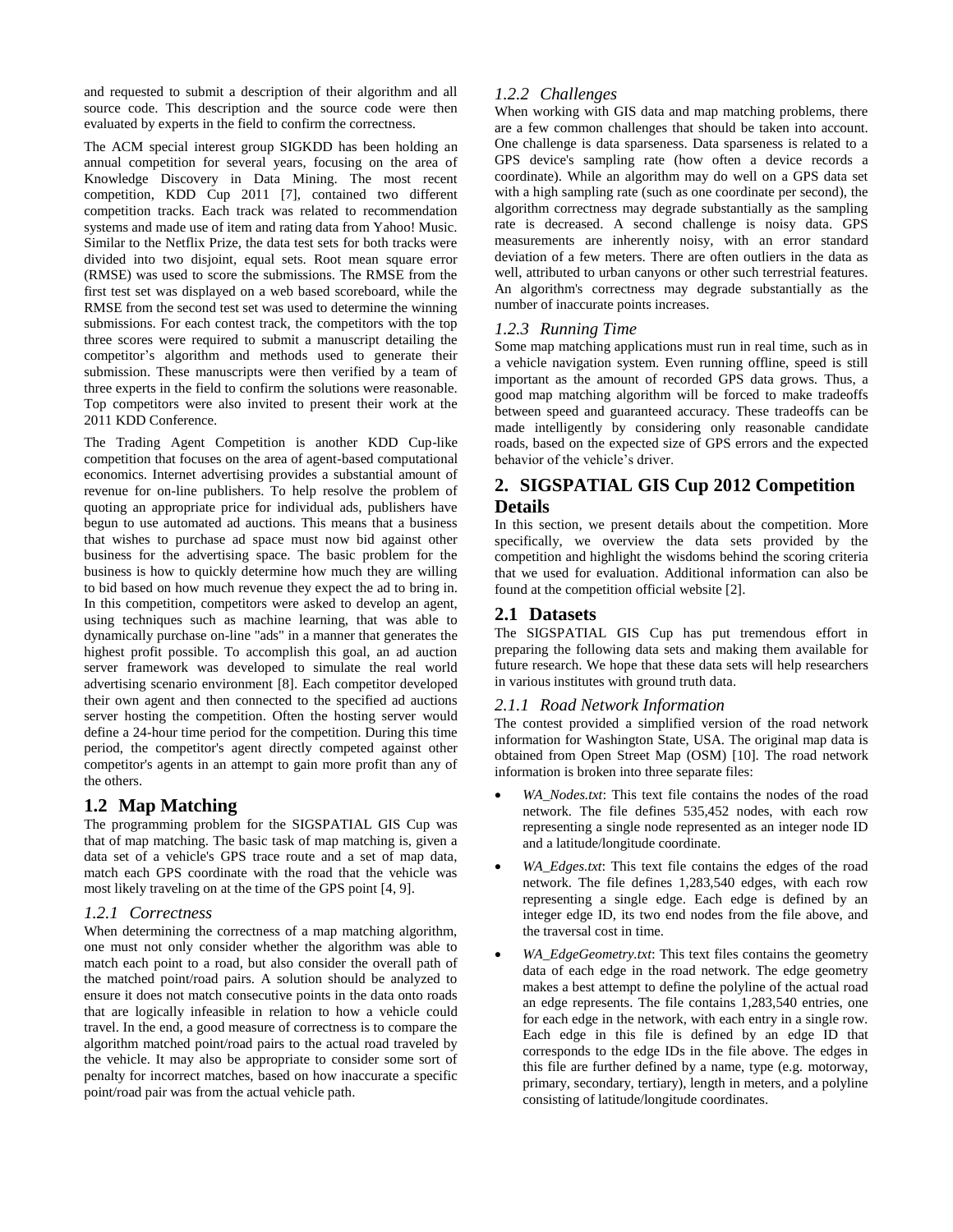#### *2.1.2 Training Data*

The SIGSPATIAL GIS Cup provided training samples that include multiple GPS traces from across Washington State. The training data set provided for the SIGSPATIAL GIS Cup contains 20 files: 10 input files and 10 output files. Competitors used these files to train, test and benchmark their algorithms before submitting to the competition.

- Input Files: A single input file contains a GPS trace of an individual trip. Each row of an input file represents a single, time stamped latitude/longitude coordinate measured from an actual GPS receiver in a vehicle. The time stamp gave the number of elapsed seconds since the beginning of the trip.
- Output Files: The output files are provided to allow contestants to test their submissions in terms of correctness. They also serve as an example of the required output file format that is expected of the submitted executable. Each row of an output file represents a single map matched GPS reading giving the time stamp, edge ID, and confidence.

The confidence value is a real number between 0.00 and 1.00 that indicates the confidence of the map matching algorithm about the correctness of the map matched GPS reading. 1.00 means that the algorithm is 100% percent confident that the output result is correct. 0.00 means that the algorithm is totally uncertain about the correctness of its output result. In practice, the confidence value is important because various applications would reason about that value before taking decisions using the map matched result.

#### **2.2 Scoring Criteria**

The scoring criteria were crafted to (a) evaluate both the accuracy and efficiency of the submissions and to (b) discourage the algorithms from "*guessing*". In real life applications, map matching is performed by GPS devices while the driver is on the road or is batch processed for analysis purposes by the server over huge logs of GPS data. In either case, efficiency in terms of execution time is as crucial as accuracy. Moreover, an incorrect match (due to guessing) can be more damaging than declaring "a no-match found". Hence, we require each map matched point to be associated with a confidence.

The grading formula was

 $\left[\begin{array}{cc} (sum \space of \space confidence \space for \space correct \space lines) - \\ (sum \space of \space is \space for \space is \space for \space is \space or \space is \space or \space is \space or \space is \space or \space is \space or \space is \space or \space is \space or \space is \space or \space is \space or \space is \space or \space is \space or \space is \space or \space is \space or \space is \space or \space is \space or \space is \space or \space is \space or \space is \space or \space is \space or \space is \space or \space is \space or \space is \space or \space is \space or \space is \space or \space is \space or \space is \space or \space is \space or \space is \space or \space is \space or$  $(\text{sum of confidence for incorrect lines})/(\text{running time})$ 

The grading algorithm works as follows: If the result of a map matched GPS reading is correct, the participant earns one point weighted by the program's declared confidence about this result. If the result of a map matched GPS reading is incorrect, the participant loses one point, again after being weighted by the confidence value. Considering the confidence value in the grading formula encourages participants to do their best effort in estimating the confidence value. A high confidence value for an incorrect result would result in a higher deduction in the grade. Finally, the grade is weighted by the total execution time of the program to consider both accuracy and efficiency. All test cases contain real world GPS data recorded using a GPS logger at a variable sampling rate. The sampling rate varies between one second and 30 seconds. This variable sampling rate is intended to test the resiliency of the submitted map matching algorithm under sparse GPS traces.

#### **3. Submissions Testing Process**

At the close of the competition, we received 31 entries. Next we will discuss the process of running and testing these submissions.

# **3.1 Submission Verification and Testing Environment Setup**

To participate in the competition, each competitor's submission was required to contain three components:

- 1. An executable file compiled from their source code. The executable was required to be runnable on the Windows 7 64-bit operating system with the command line parameters specifying the location of the required data set files.
- 2. The original source code of the submissions. This was required to verify the originality of all submissions.
- 3. A "Read Me" text file. In this file competitors were asked to specify any special requirements to run their submission, such as required compilers or frameworks.

After verifying that all submissions contained the required components, the next step was to ensure we were able to run all the executable files. As the competitors were able to write their submissions in any language of their choosing, we were required to ensure certain requirements were available on the testing machine. The most common requirements were Java, .NET framework, Python and Matlab Compiler Runtime.

After all required resources were installed on the testing machine, we ran each submission with the map data and a very short input file. If any of the submissions were not able to successfully run, the competitor was notified and given the opportunity to submit a single updated submission.

#### **3.2 Datasets**

When testing the submissions, we chose to use the same Washington state map data that was previously provided to the competitor.

To test the submissions we evaluated the them using the originally provided 10 input files, as well as several variations of these files. These are outlined next.

The first variation is a simple validation test using a file that contained only 25 GPS points. The small size of the input file allowed us to get an idea of how efficient each submission was in loading the large map data files.

The second variation of these files was to reduce the sampling rates. The original files all have one second sampling rates. To test how the well the submissions would deal with reduced sampling rates, we created 9 new sets of input files from the original input files. Each new set of input files increased the sampling interval incrementally by 1 second. This gave us 10 sets of input files with sampling rates going from 1 to 10 seconds.

While ideally we would have tested with completely different input files, the process of collecting and verifying the correctness of each file proved to be too time intensive to make this feasible.

To create our verification output files, we ran our input files through a map matcher based on an algorithm outlined in a recently developed map matching algorithm [\[11\]](#page-3-0). We overlaid the results onto a map. This allowed us to visually follow each trace and confirm or correct any inaccuracies found in the output.

To generate the grading data for all the submissions, we ran them through 12 different test runs: